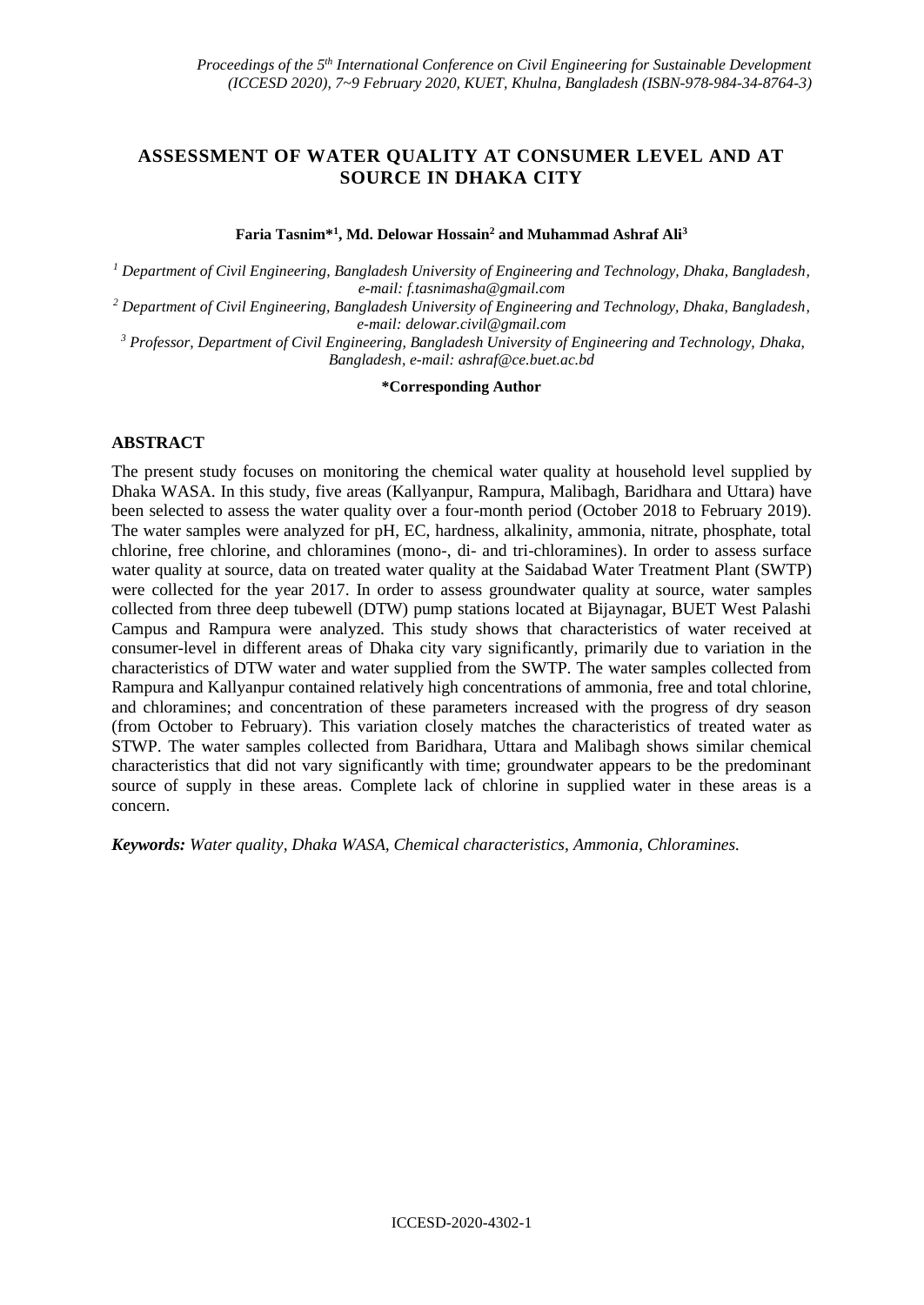*5 th International Conference on Civil Engineering for Sustainable Development (ICCESD 2020), Bangladesh*

# **1. INTRODUCTION**

Supply of safe water for drinking and other purposes in Dhaka city appears to be a major challenge nowadays due to escalated pollution of surface water and lowering of ground water level. At present, total population of the Dhaka city is around 18.24 million. This huge population needs a large volume of water for the purpose of drinking and domestic uses. The whole water supply system including collection, treatment and distribution of water is done by Dhaka WASA. The water supplied by Dhaka WASA comprises of both groundwater and treated surface water (primarily from Saidabad Water Treatment Plant, SWTP). Groundwater extracted from deep tubewells (DTW) and treated surface water are fed to the same distribution network that carries it to the consumers. The service area of Dhaka WASA covers more than 360 square km. At present, the service area of Dhaka WASA extends to Mirpur and Uttara in the North and to Narayanganj in the South. For better operation, maintenance, and customer care, the total service area of Dhaka WASA is divided into 11 geographic zones, which includes 10 zones in Dhaka city and 1 zone in Narayanganj. Depending on location, some consumers therefore receive primarily ground water, some receive predominantly groundwater, while others receive mixture of surface and groundwater. The quality of treated surface water at the SWTP depends on the quality of raw water drawn from the Sitalakhya rivers, which varies seasonally. The raw water quality deteriorates significantly in dry season, with very high concentrations of organic matter, ammonia, and dissolved solids. Chlorination carried out at the SWTP are likely to form chloramine due to reaction of chlorine with ammonia. Studies have demonstrated that excessive levels of free chlorine cause a negative impact on human health (Zheng, C. He & Q. He, 2015). Chloramines may cause immune system problem, respiratory problem, skin problem, digestive and gastric problem. That is why it is necessary to monitor the water quality at consumer level as well as at source. A variety of physical, chemical and biological transformations can happen once the water travels through a distribution system.

The overall objective of this study was to assess the quality of potable water at consumer level and at sources in Dhaka city. The specific objectives included: (i) Collection of the water samples from consumers in five different locations distributed over Dhaka city, and analysis of the water samples for selected parameters; (ii) Collection and analysis of groundwater samples from selected DWASA deep tubewell pumps in Dhaka; and (iii) Collection and analysis of water quality data from the Saidabad Water Treatment Plant (SWTP).

# **2. METHODOLOGY**

# **2.1 The study area**

In this study, water samples were collected from 5 different areas of Dhaka City, as listed in Table 1, and shown in Figure 1. These points were selected considering their location with respect to the Saidabad Water Treatment Plant (SWTP). Kallyanpur, Rampura and Malibagh were selected considering that these are located close to the SWTP and the water supplied to these areas are likely to have a significant fraction of water from the SWTP. Baridhara and Uttara were selected considering that these two areas are located away from the SWTP, and are likely to receive water primarily from local DTWs. Ground water samples were collected from 3 different Deep Tube wells in Dhaka City, as listed in Table 2.

| <b>Collection</b> | Location         | <b>Address</b>                             |
|-------------------|------------------|--------------------------------------------|
| point             |                  |                                            |
|                   | <b>Baridhara</b> | Road#05, Baridhara, Diplomatic Zone, Dhaka |
|                   | Uttara           | Sector 14, Road 16, Uttara, Dhaka          |
|                   | Kallyanpur       | Road#01, Kallyanpur, Dhaka                 |
| 4                 | Malibagh         | D.I.T Road, Malibagh, Dhaka.               |
|                   | Rampura          | East Rampura Road, Dhaka                   |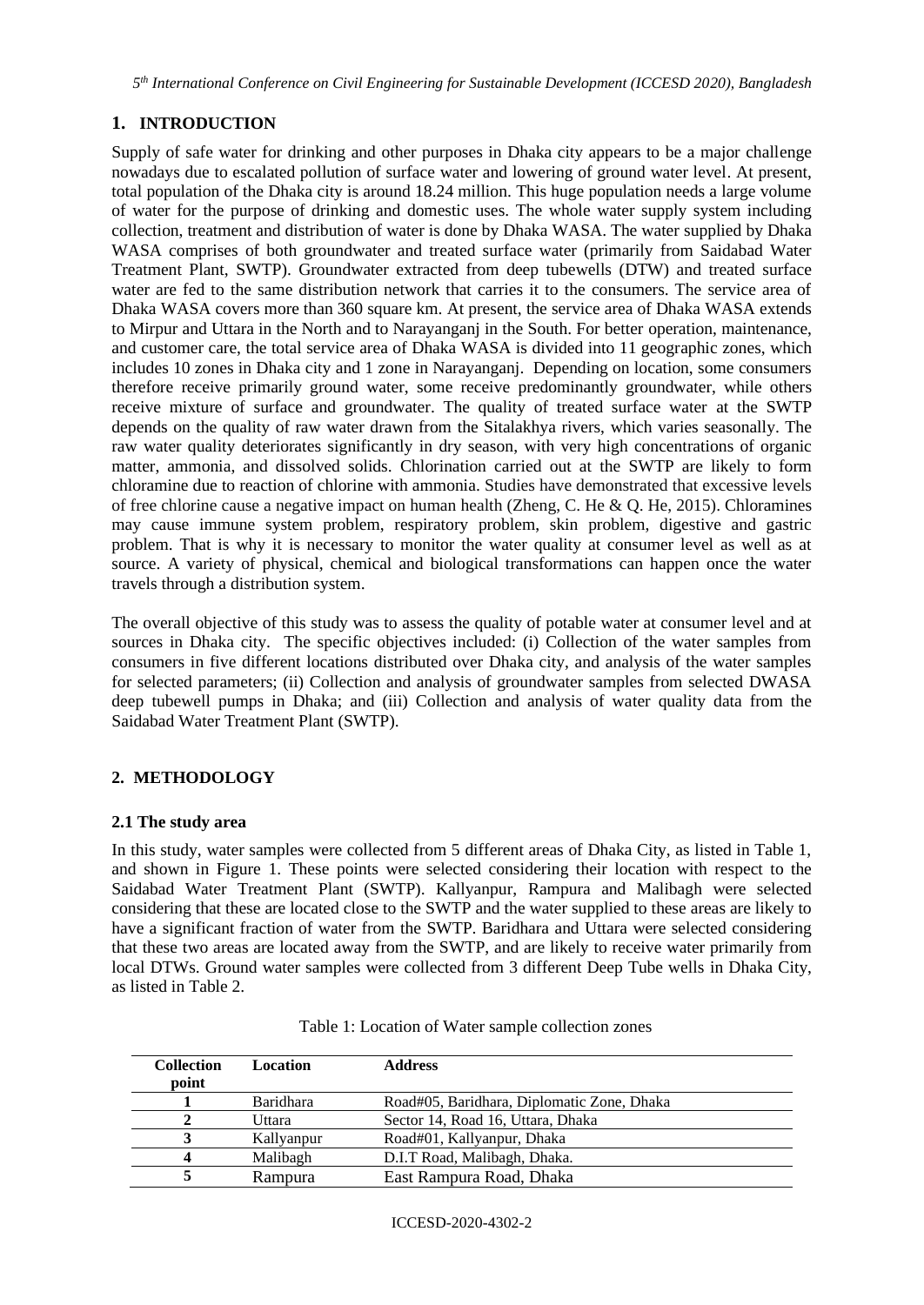*5 th International Conference on Civil Engineering for Sustainable Development (ICCESD 2020), Bangladesh*

| <b>DTW</b> Identification | Location                                                                                                                                                                                                                                   |
|---------------------------|--------------------------------------------------------------------------------------------------------------------------------------------------------------------------------------------------------------------------------------------|
| 1                         | Bijoynagar                                                                                                                                                                                                                                 |
| $\overline{\mathbf{c}}$   | <b>BUET West Polashi Campus</b>                                                                                                                                                                                                            |
| $\mathbf{3}$              | Rampura                                                                                                                                                                                                                                    |
|                           | Map: Relative Location of Study Area with<br><b>Saidabad Water Treatment Plant</b>                                                                                                                                                         |
|                           | $\bigcirc$<br>558<br>$rac{\odot}{\text{Baridhara}}$<br>Kallyanpur<br>$\overset{\circ}{\mathsf{Rampura}}$<br>$\label{eq:1} \begin{tabular}{c} \circ \\ \circ \\ \bullet \\ \text{Mailbagh} \end{tabular}$<br>Saidabad Water Treatment Plant |

### Table 2: Location of Deep Tubewell

Figure 1: Study areas showing locations of sampling points and location of SWTP

#### **2.2 Collection and Analysis of Water Samples**

Water samples were collected from the five areas of Dhaka city roughly at one-week interval in order to monitor the water quality in a continuous manner. Table 3 shows the sampling schedule. All collected samples were transported to the laboratoy within 3 hours of collection, and tested immediately.

| <b>Sampling</b><br>cycle | <b>Collection Point</b>                          | Date of Sampling  |
|--------------------------|--------------------------------------------------|-------------------|
| 1                        | Baridhara, Kallyanpur, Rampura                   | 09 October, 2018  |
| 2                        | Baridhara, Uttara, Kallyanpur, Rampura           | 05 November, 2018 |
| 3                        | Baridhara, Uttara, Kallyanpur, Rampura           | 19 November, 2018 |
| 4                        | Baridhara, Uttara, Kallyanpur, Malibagh, Rampura | 28 November, 2018 |
| 5                        | Baridhara, Kallyanpur, Malibagh, Rampura         | 12 December, 2018 |
| 6                        | Baridhara, Kallyanpur, Malibagh, Rampura         | 09 January, 2019  |
| 7                        | Baridhara, Uttara, Kallyanpur, Malibagh, Rampura | 16 January, 2019  |
| 8                        | Baridhara, Malibagh, Rampura                     | 23 January, 2019  |
| 9                        | Baridhara, Uttara, Kallyanpur, Malibagh, Rampura | 12 February, 2019 |

|  | Table 3: Sampling and Testing schedule |  |  |  |
|--|----------------------------------------|--|--|--|
|--|----------------------------------------|--|--|--|

All collected water samples were analyzed for a range of chemical parameters, including pH, electrical conductivity, alkalinity, hardness, ammonia, free chlorine and total chlorine, chloramines (mono, di and tri-chloramine), nitrate and phosphate. pH and EC were measured with a pH meter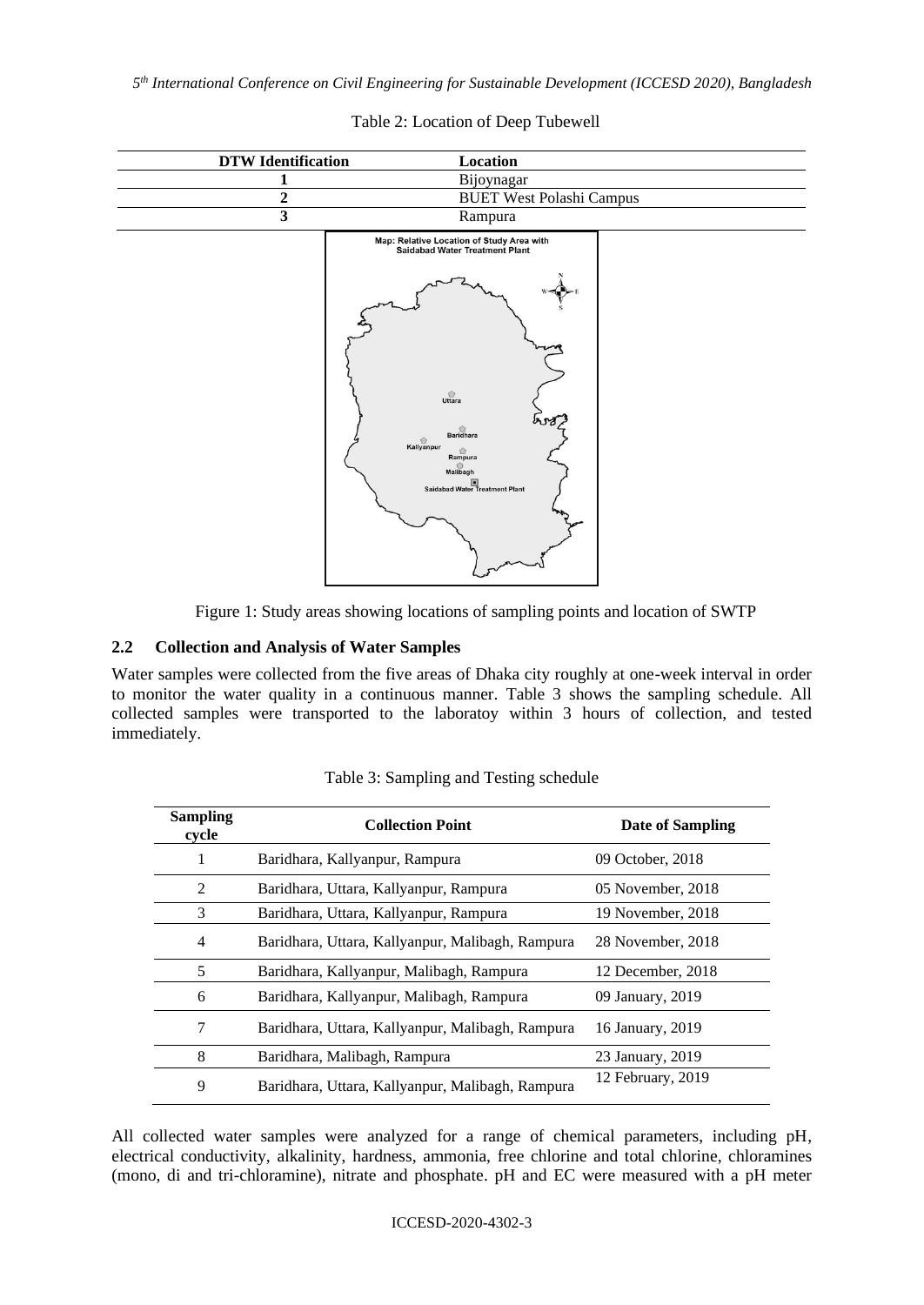(Hach) and EC meter (WTW), respecively. Ammonia was measured by the Nessler method, nitrate by the cadmium reduction method, phosphate by the molybdenum blue method using a spectrophotometer (Hach, DR 6000U). Free chlorine and mono-, di-, tri-chloramines were measured by DPD titrimetric method, following Standard Methods. N, N-diethyl-p-phenylenediamine (DPD) is used as an indicator in the titrimetric procedure with ferrous ammonium sulfate (FAS).All other parameters were measured followoing Standard Methods.

### **3. RESULTS AND DISCUSSION**

#### **3.1 Water Quality at Source**

#### **3.1.1 Saidabad water treatment plant (SWTP)**

Dhaka WASA supplies 17% of its total supplied water from the SWTP. To evaluate the quality of treated water at SWTP, sever parameters – pH, electrical conductivity (EC), alkalinity, ammonia nitrate, and phosphate - were analyzed based on water quality data collected from Dhaka WASA for the year 2017. This section briefly describes the treated water quality at the SWTP.

The pH of the treated water at the SWTP varied over a narrow range. The maximum value was 7.65, while the minimum was 6.84. The EC measured at SWTP showed a seasonal variation. Relatively higher values were recorded from January to May, i.e., during the peak dry period. The recorded values exceed 1,000 μS/cm during February to April. Higher values of alkalinity were measured in January to mid of April (i.e. the dry season). The maximum alkalinity was recorded in March and the minimum alkalinity was recorded in November.

Figure 2 shows variation of ammonia concentration in treated water at the SWTP in 2017. The treated water contains high concentration of ammonia during the peak dry season (January to April). The maximum value, 12.8 mg/l, was recorded in February. Previous studies showed that the duration of ammonia contamination of the Sitalakhya River is extended and continues from December to April (Serajuddin, 2017). Ammonia concentrations recorded during January to March exceed the Bangladesh drinking water quality standard (0.5 mg/l) by a large margin. The elevated ammonia concentration in the treated water during the dry season coincides with high ammonium concentration in the water of the river Sitalakhya River (Mahbub, Nahar and Ahmed, 2011). Ammonia concentration in both raw water (from Sitalakhya River) and treated water at the SWTP drops sharply with the commencement of wet season.



Figure 2: Variation of ammonia in treated water at SWTP in 2017

Higher nitrate concentrations were recorded in treated water as the SWTP from January to May (i.e., during dry season), followed by lower concentration during the wet season (June to October). Concentration of nitrate began to increase again from November, with the commencement of dry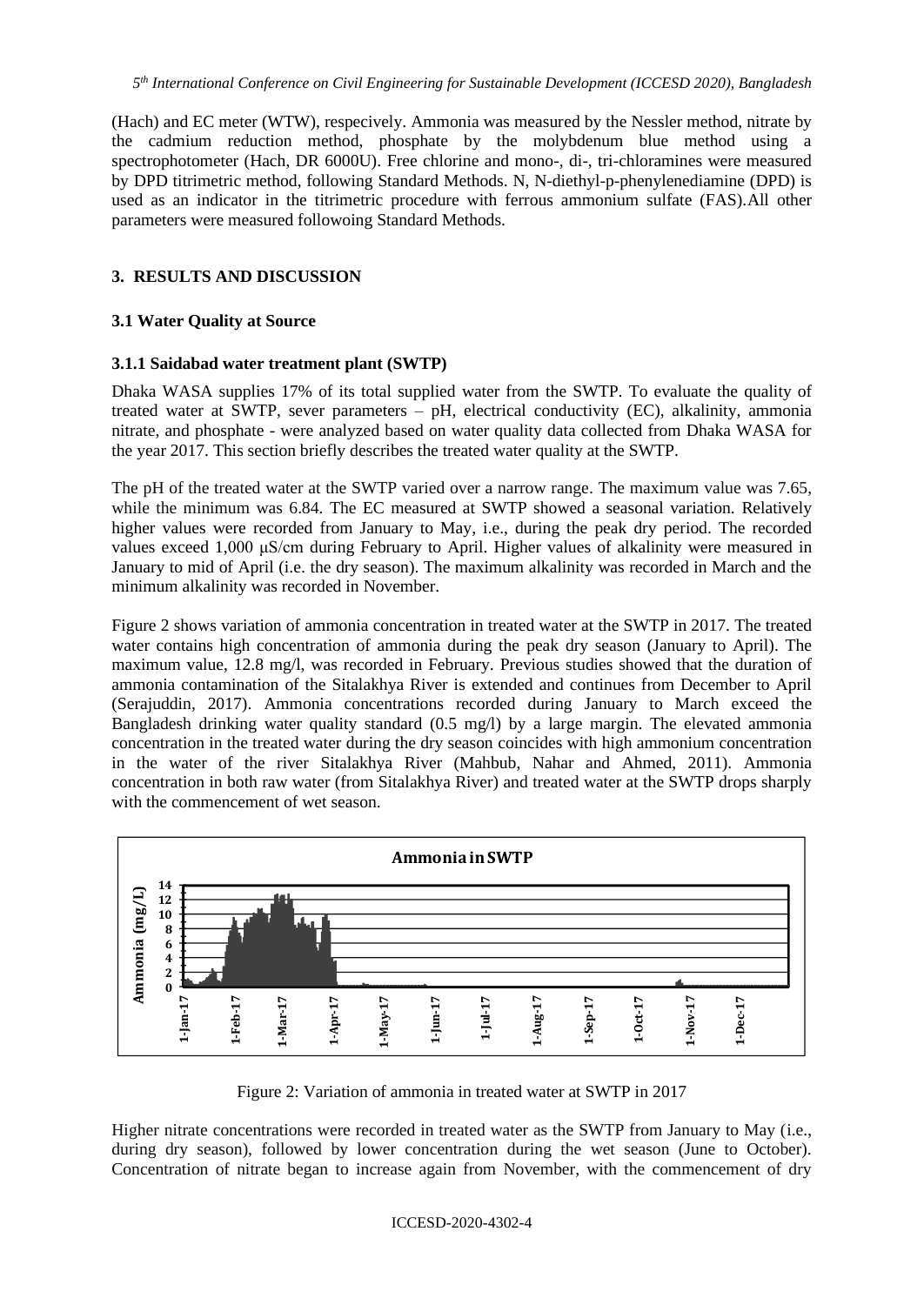season. Nitrate concentration exceeded the Bangladesh standard (10 mg/l) in March 2017. Microbial activities can get increased due to the presence of Ammonia and Nitrate (Rajala et al., 2015). Elevated concentration of ammonia can affect influenced turbidity, colour, taste, odor, alkalinity, TDS, etc. which are the aesthetic properties of treated water (Hossain, Begum, Fakhruddin & Khan, 2006). Phosphate concentration in treated water follows a trend similar to that of nitrate. High phosphate concentration exceeding the Bangladesh drinking water standard of 6 mg/l was recorded in February and March.

## **3.1.2 Deep Tube well Pump Stations**

The pH value of the three groundwater samples were similar; pH ranged from 6.5 to 7.1. The TDS values lie in a narrow range (230 to 450 mg/l). The alkalinity of the groundwater samples ranged between 140 to 200 mg/l as CaCO<sub>3</sub>. This values are significantly lower than the alkalinity values of treated water at the SWTP during the dry season. Hardness of the groundwater samples ranged from 104 mg/l (as CaCO<sub>3</sub>) for the Rampura DTW to 264 mg/l (as CaCO<sub>3</sub>) for the BUET Campus DTW. Chloride concentration of the groundwater samples ranged from 6 mg/l for the Rampura DTW to 80 mg/l for the BUET Campus DTW. Ammonia concentration ranged from 0.06 mg/l for the Rampura DTW to 0.26 mg/l for the BUET Campus DTW. Nitrate concentration ranged from 0.20 mg/l for the Rampura DTW to 1.4 mg/l for the Bijoynagar DTW, while phosphate concentration ranged from 0.40 mg/l for the BUET Campus DTW to 3.10 mg/l for Rampura DTW. Arsenic concentration in the groundwater samples were all below 2 ppb, well below the Bangladesh standard of 50 ppb. Iron concentrations in all groundwater samples were below the Bangladesh standard of 1.0 mg/l; only the Mn concentration of BUET DTW water exceed the Bangladesh standard of 0.1 mg/l. Very low chlorine (total) concentration, varying from 0.02 to 0.03 mg/l, was detected in the groundwater samples.

## **3.2 Water Quality at Consumers Level**

As treated water from the SWTP gets mixed with extracted groundwater from DTW pump stations in the distribution network, water quality varies significantly at consumer level. Contamination of water may take place in the distribution system and/or in water tanks or reservoirs at household level (Mahbub et al. 2012). Among the areas from where water samples were collected, Rampura, Malibagh and Kallyanpur are located closer to the SWTP, and are likely to receive part of the water supply from the SWTP. On the other hand, Baridhara and Uttara are located far away from the STWO and receive water supply primarily from DTWs. The following section describes the water quality at consumer level, based on the results of analysis of the collected water samples.

**pH**: pH of water samples collected from Baridhara and Uttara lied in the range 6.8-7.55 and did not vary considerably over the study period. The peak pH was observed in January in both these areas. The average pH value of water samples collected from Kallyanpur frequently exceeded 7; the maximum value was recorded in November in this area. The pH of water samples collected from Rampura area varied over a wider range (6.8-7.84). Peak pH is recorded in the month of December.

**Electrical Conductivity:** The EC of water samples collected from Baridhara ranged between 293-342 μS/cm and increased slightly with the approach of dry season. The EC of water samples from Uttara remained within a very narrow range of 248-253 μS/cm throughout the study period. In the water samples collected from Kallyanpur, the EC showed a distinct elevation as the dry season approached, with a peak value of 926 μS/cm in February. In Malibagh, EC remained within a narrow range of 311- 370 μS/cm. Similar to Kallyanpur, the EC showed an increasing trend from October to February for water samples from Rampura.

**Alkalinity:** The alkalinity values of water samples from Baridhara and Uttara were similar to those recorded for the DTW water samples. Also, the values were less than the average alkalinity (200 mg/L as CaCO<sub>3</sub>) of treated water at SWTP. The alkalinity of water samples from Kallyanpur and Malibagh ranged between 150-200 mg/l as  $CaCO<sub>3</sub>$ . The alkalinity of water samples from Rampura showed an increasing trend as dry season progressed from October (48 mg/l as CaCO<sub>3</sub>) to February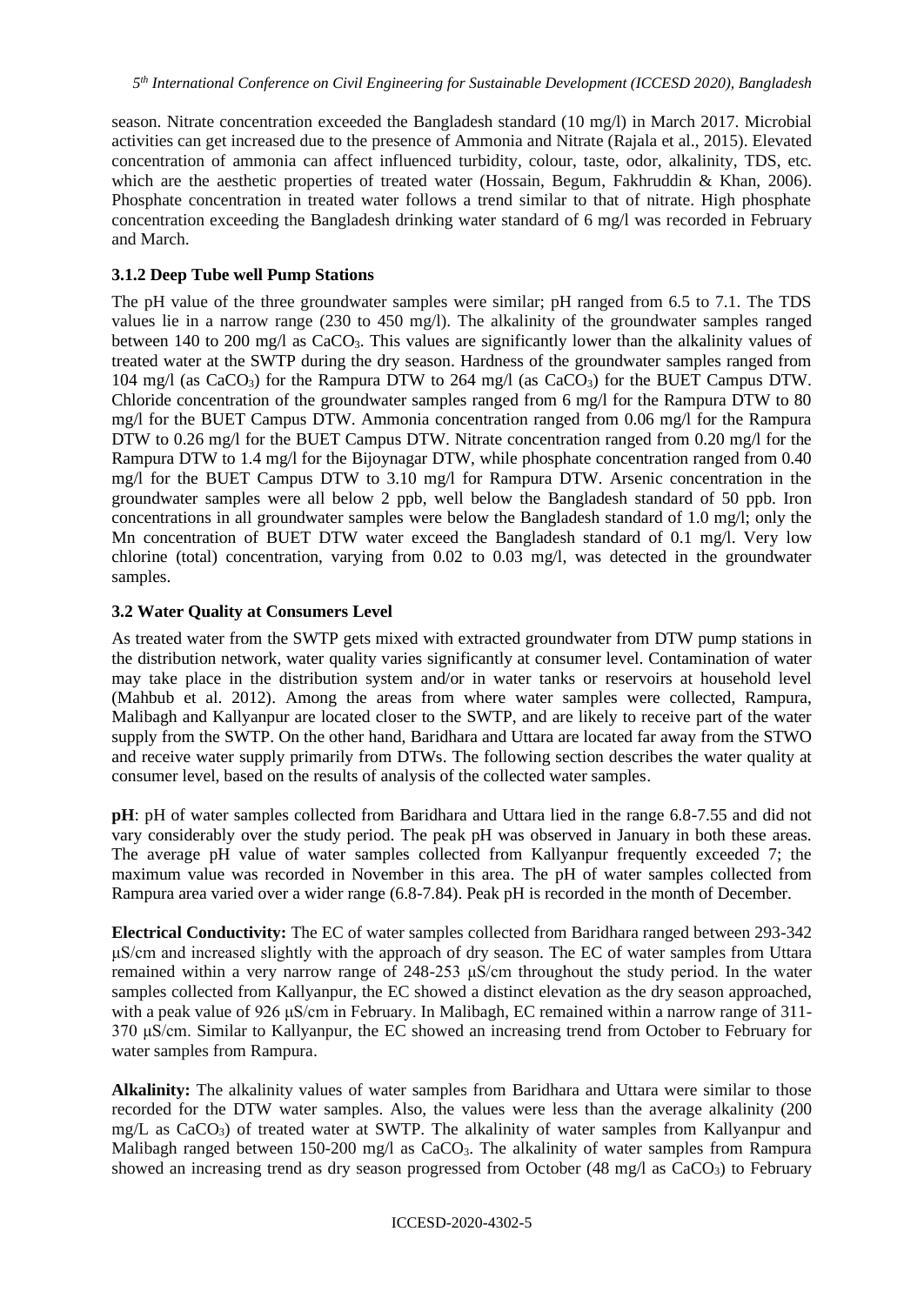$(222 \text{ mg/l } \text{asCaCO}_3)$ . This variation shows a strong resemblance with the alkalinity values recorded at SWTP.

**Hardness:** The hardness of water samples of Baridhara ranges between 50-150 mg/l as  $CaCO<sub>3</sub>$  in 9 cycles of test; hardness of water samples collected from Uttara varied from 76 to 112 mg/l as CaCO3. For water samples collected from Malibagh, hardness varied over a narrow range of 104 to 130 mg/l as CaCO3. Hardness of water samples from Kallyanpur was a bit higher, and varied from 140 to 230 mg/l as CaCO<sub>3</sub>. The hardness of water samples collected from Rampur varied from 82 to 296 mg/l as CaCO<sub>3</sub>; it showed an increasing trend as dry season progressed from October to February.

**Ammonia:** Ammonia measured in Baridhara water samples were negligible, except for the two samples collected in November and December (see Fig. 3). In Uttara, ammonia concentration exceeded the drinking water quality standard (0.5 mg/l) in November; however, ammonia concentration became negligible (0.02 mg/l) during January-February. In the water samples from Kallyanpur, ammonia concentration was elevated drastically in February, reaching a value of 13 mg/l. A similar trend was observed for Rampura, where ammonia concentration reached a peak value of 12 mg/l in February. These peak values (at Kallyanpur and Rampura) are significantly higher than the groundwater ammonia concentration recorded in this study. On the other hand, these values are comparable to the high ammonia concentration in treated water at SWTP. This suggests that Kallyanpur and Rampura receive water mainly from the SWTP. The presence of ammonia induces objectionable odor at consumer level.



Figure 3: Variation of ammonia concentration in water samples collected from households in Baridhara, Uttara, Kallyanpur, Malibagh and Rampura

#### ICCESD-2020-4302-6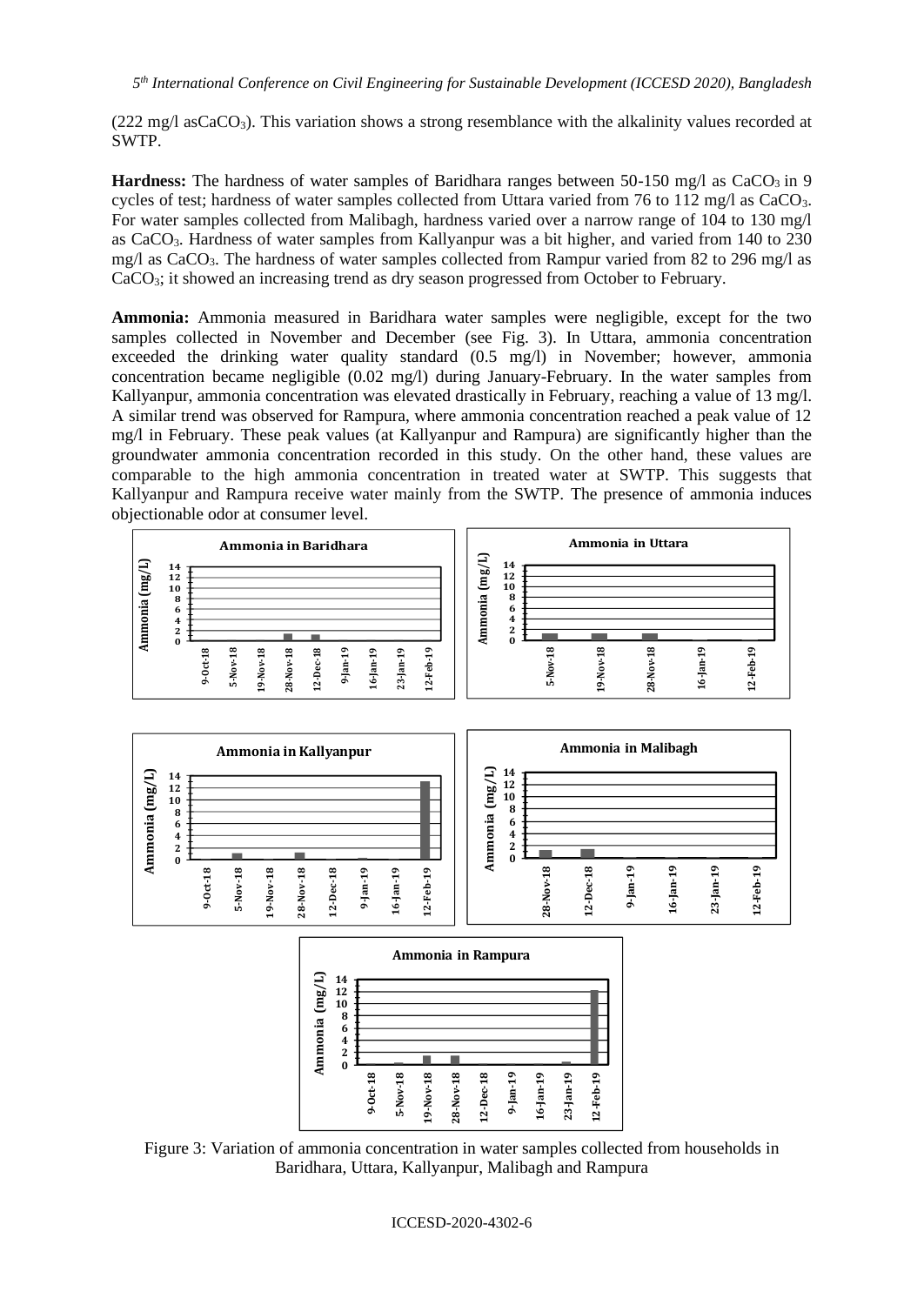**Nitrate:** The nitrate concentration remained almost constant over test cycles in water samples collected from Baridhara, Uttara and Malibagh, ranging from 0.2 to 0.6 mg/l. Nitrate concentrations were relatively higher in water samples collected from Kallyanpur and Rampura. The highest concentration recorded for Kallyanpur was 4.4 mg/l. Nitrate concentrations varied from 2.5 to 3.8 mg/l for the water samples collected from Rampura.

**Phosphate:** Phosphate concentration in water samples from Baridhara varied over a narrow range of 4.0 to 4.5 mg/l, while in Uttara it varied from 4.3 to 10.5 mg/l. In Malibagh, phosphate concentrations in water samples varied over a wide range of 1.5 to 11.2 mg/l, while for water samples from Kallyanpur, it varied from 3.1 to 7.25 mg/l. Phosphate concentrations of Rampura water samples ranges from 0.05 to 5.9 mg/l during October to January; while in February, a very high concentration of 13.9 mg/ was recorded.

**Free Chlorine**: Virtually No free chlorine was detected in the water samples from Baridhara, Uttara and Malibagh. Free chlorine was detected in water samples from Kallyanpur and Rampura, areas that appear to receive water from the SWTP. Significant free chlorine was detected in the water samples collected from Kallyanpur, where it varied from below detection limit (in October) to 2.0 mg/l in January. In Rampura, free chlorine concentration varied from less than detection limit to 3.0 mg/l.

**Total Chlorine:** Like free chlorine, total chlorine concentration was low in water samples from Baridhara, Uttara and Malibagh; while it was higher for water samples collected from Kallyanpur and Rampura. In Kallyanpur, total chlorine varied from 0.07 to 4.02 mg/l; while in Rampura, it varied from less than detection limit to 3.0 mg/l.



Figure 4: Variation of total chlorine in water samples collected from Kallyanpur and Rampura

**Chloramines**: Figure 5 shows chloramines concentration in water samples collected from households in different areas of Dhaka. Relatively low concentrations of chloramines were detected in water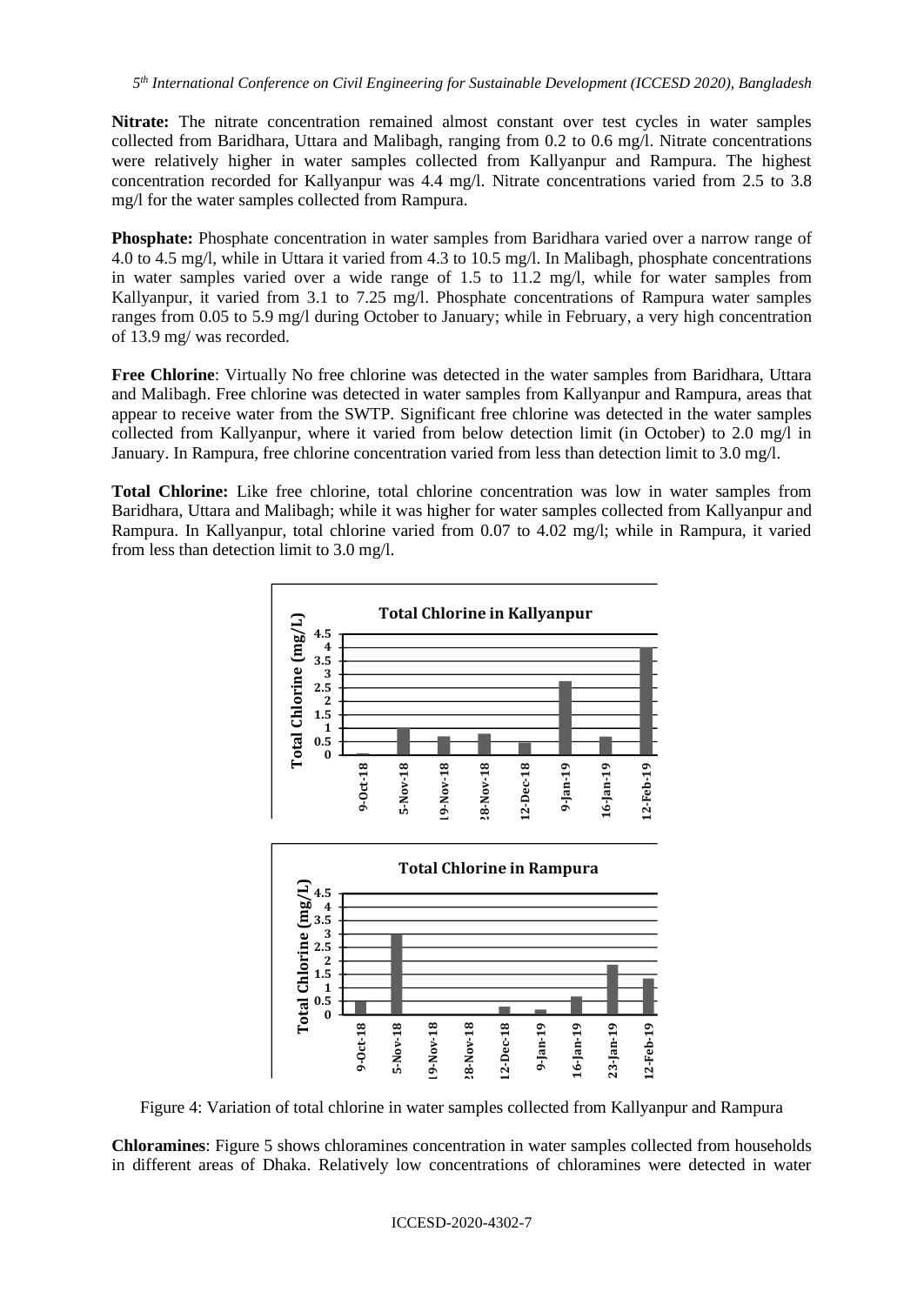samples from Baridhara and Uttara. Higher concentrations of chloramines were detected in water samples from Malibagh, Kallyanpur and Rampura. However, mono-chloramine, the species with strong disinfection power was detected in low concentrations in most water samples. In Malibagh, mono-chloramine was detected in three out of six water samples, and the concentration varied from 0.2 to 0.3 mg/l. In Kallyanpur water samples, mono-chloramine was detected in four test cycles; but high concentration (3.0 mg/l) was detected only in the water sample collected in February; in the other three samples chloramines varied from 0.05 to 0.20 mg/l. In Rampura, mono-chloramine was detected in three out of nine water samples, and the concentration varied from 0.05 mg/l (in October) to 1.5 mg/l (in February). It appears that chloramines concentrations increase with the increase in ammonia concentration in raw and treated water at the SWTP as dry season progresses.



Figure 5: Variation of chloramines concentration in water samples collected from different areas of Dhaka city.

### **4. CONCLUSIONS**

Results from this study suggest that water quality at source of water supply vary significantly. The quality of treated water at the SWTP vary significantly with season, and during the dry season the water is characterized by high concentrations of ammonia, nitrate, phosphate, as well as high concentrations of alkalinity, hardness and EC. On the other hand, the characteristics of groundwater

ICCESD-2020-4302-8